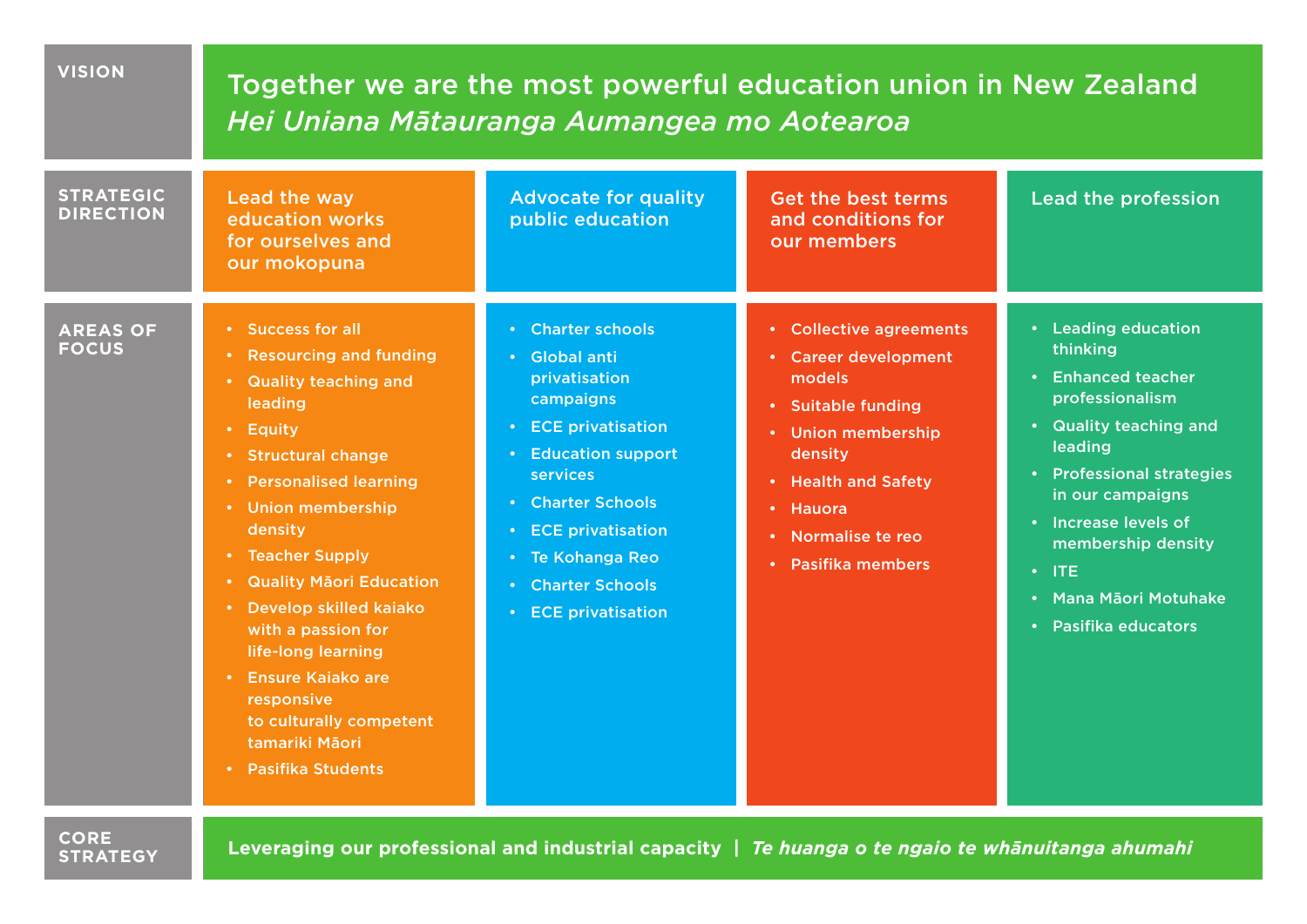## **3. 2017-19 THREE YEAR PLAN**

**3.1 STRATEGIC DIRECTION, AREAS OF FOCUS AND GOALS**

| <b>THREE YEAR PLAN</b>                                         |                                                                                                                                                                                                 |                                                                                                                                                                                                                                                                                                                                                                                                                                                                                                                                                                                                                                                   |  |  |  |
|----------------------------------------------------------------|-------------------------------------------------------------------------------------------------------------------------------------------------------------------------------------------------|---------------------------------------------------------------------------------------------------------------------------------------------------------------------------------------------------------------------------------------------------------------------------------------------------------------------------------------------------------------------------------------------------------------------------------------------------------------------------------------------------------------------------------------------------------------------------------------------------------------------------------------------------|--|--|--|
| <b>STRATEGIC DIRECTION</b>                                     | <b>AREA OF FOCUS</b>                                                                                                                                                                            | <b>GOALS</b><br>Over the next three years we will win the following outcomes:                                                                                                                                                                                                                                                                                                                                                                                                                                                                                                                                                                     |  |  |  |
| Lead the way education works<br>for ourselves and our children | • Success for all<br>• Resourcing and funding<br>• Quality teaching and leading<br>• Equity<br>• Structural change<br>• Personalised learning<br>• Union membership density<br>• Teacher Supply | • Focus shifted from standardised achievement to individual's<br>learning progress<br>• Initiatives that prioritise Māori teachers and students success<br>. Initiatives that prioritise Pasifika teachers and students success<br>• An equitable funding system<br>Collaborations and transition work are voluntary and demand-led<br>$\bullet$ .<br>• 100% qualified teachers<br><b>Centrally funded support staff</b><br>$\bullet$ .<br>• Implementation of career frameworks that support highly skilled<br>educators<br>• Increased levels of membership density in targets<br>• A planned strategy to address teacher supply and resourcing |  |  |  |
| <b>Advocate for quality</b><br>public education                | <b>Charter schools</b><br>$\bullet$ .<br>• Global anti privatisation<br>campaigns<br>• ECE privatisation<br>• Education support services                                                        | • End charter schools policy and current charter schools reintegrated<br><b>Business promotion of GERM stopped</b><br>$\bullet$ .<br>• No low fee for profit schools in global south<br>Reintegration of private ECE into state system<br>$\bullet$ .<br>• Schools are adequately resourced to employ and retain necessary<br>support services                                                                                                                                                                                                                                                                                                    |  |  |  |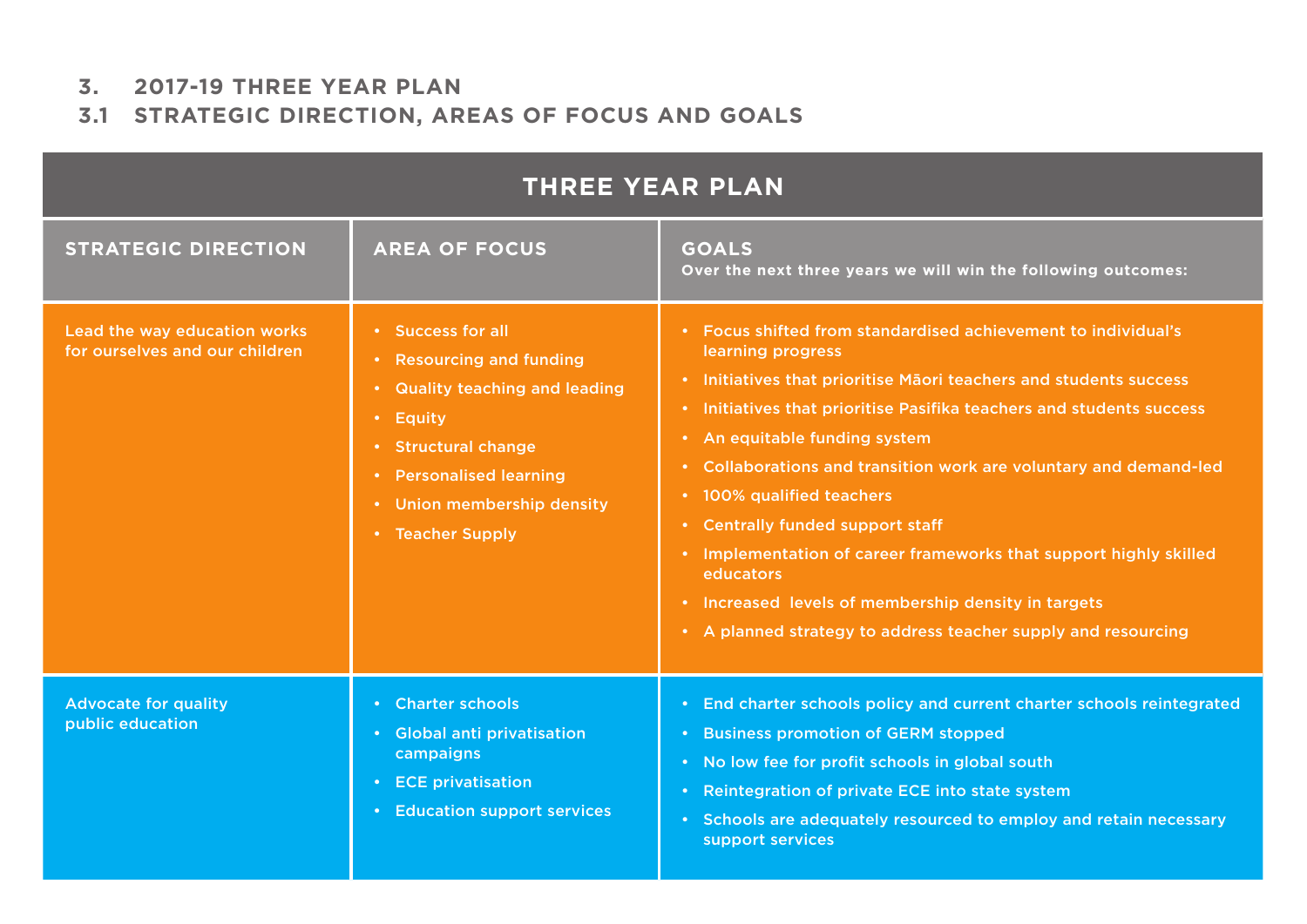| Get the best terms and<br>conditions for<br>our members | • Collective agreements<br>• Career development models<br>• Suitable funding<br>• Union membership density<br>• Health and Safety<br>• Hauora                                                                                                                                        | • Core terms and conditions established in agreements<br>• Career development models in each collective<br>Recognition of members skill, expertise and responsibility<br>Each school and centre appropriately resourced by the state<br>to meet the needs of all of their learners (e.g. primary students<br>funded at OECD average)<br>• Significant pay jolt resulting from successful pay equity claims<br>• Increased levels of membership density in targets<br>Increase in hauora<br>$\bullet$ .<br>• Manageable workload supported by appropriate release time |
|---------------------------------------------------------|--------------------------------------------------------------------------------------------------------------------------------------------------------------------------------------------------------------------------------------------------------------------------------------|-----------------------------------------------------------------------------------------------------------------------------------------------------------------------------------------------------------------------------------------------------------------------------------------------------------------------------------------------------------------------------------------------------------------------------------------------------------------------------------------------------------------------------------------------------------------------|
| Lead the profession                                     | Leading education thinking<br>$\bullet$<br><b>Enhanced teacher</b><br>professionalism<br><b>Quality teaching and leading</b><br>$\bullet$<br><b>Professional strategies in</b><br>$\bullet$<br>our campaigns<br>Increase levels of<br>$\bullet$<br>membership density<br>$\cdot$ ITE | • Access to funded and appropriate PD for all educators<br>• Professional goals identified in all campaigns<br>• Increased levels of membership density in targets<br>• Equitable access to funded, quality ITE                                                                                                                                                                                                                                                                                                                                                       |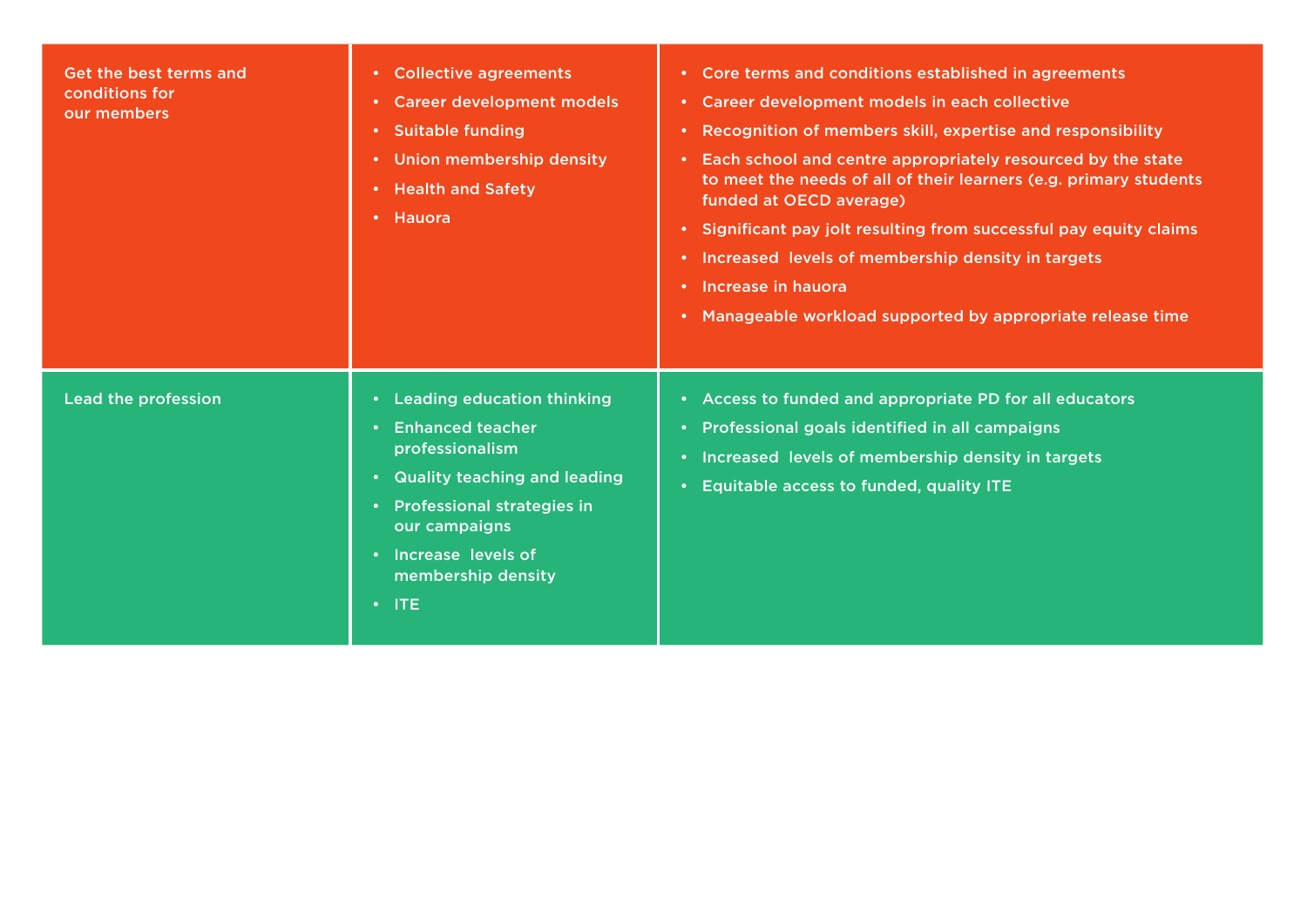## **MIRO MĀORI THREE YEAR PLAN**

| <b>STRATEGIC DIRECTION</b>                                     | <b>AREA OF FOCUS</b>                                                                                                                                                                            | <b>GOALS</b>                                                                                                                                                                                                                      |
|----------------------------------------------------------------|-------------------------------------------------------------------------------------------------------------------------------------------------------------------------------------------------|-----------------------------------------------------------------------------------------------------------------------------------------------------------------------------------------------------------------------------------|
| Lead the way education works<br>for ourselves and our mokopuna | <b>Quality Maori Education</b><br>$\bullet$<br>• Develop skilled kaiako with a<br>passion for life-long learning<br>• Ensure Kaiako are responsive<br>to culturally competent<br>tamariki Māori | Develop skilled Kaiako with a passion for life-long learning<br>$\bullet$<br>Ensure Kaiako are responsive to culturally competent<br>$\bullet$ .<br>tamariki Māori<br>• Provide cutting edge curriculum delivered through inquiry |
| <b>Advocate for quality</b><br>public education                | • Charter Schools<br>• ECE privatisation<br>• Te Kohanga Reo                                                                                                                                    | · Integrate charter schools/private ECE staff into<br>NZEI Te Riu Roa (consistent with policy)                                                                                                                                    |
| Get the best terms and<br>conditions for our members           | • Normalise te reo<br>Value Te Reo Mãori as central<br>to all communication                                                                                                                     | • Revitalise kaiarahi i te reo positions mai te iwi<br>• Value te reo Māori as central to all communications<br>Utilising ngā mātua me ngā kaumātua as resources<br>$\bullet$ .                                                   |
| <b>Lead the profession</b>                                     | • Mana Māori Motuhake<br><b>Growing culturally competent</b><br>and confident uri                                                                                                               | • Grow culturally competent and confident uri<br>Ma te Māori ano te Māori e korero<br>$\bullet$<br>• Seek mohiotanga to the highest level using whakapapa<br>and whakatauki                                                       |